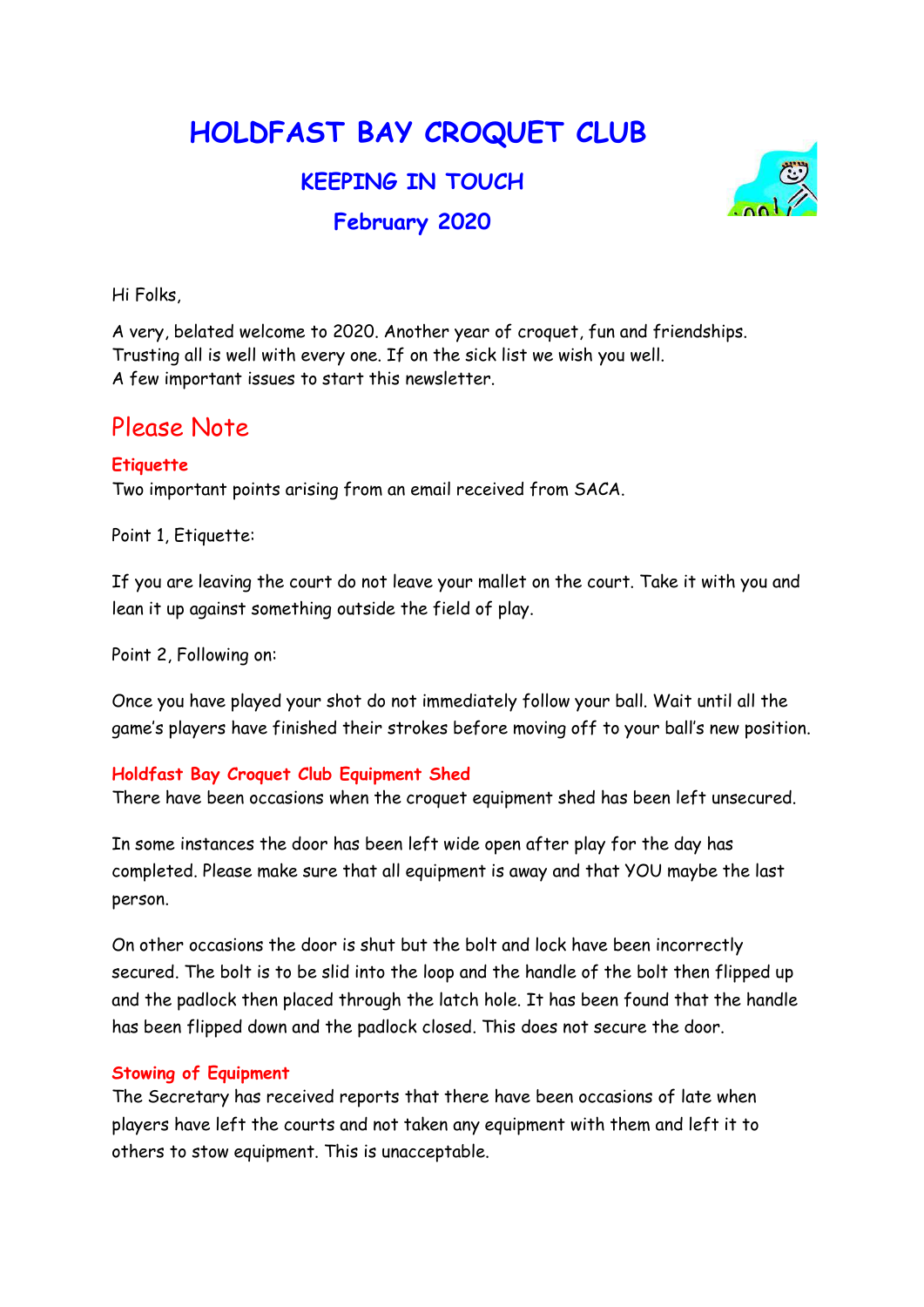It is suggested that at the end of play you either take your personal items and secure them and then return to the court to assist or assist then return for your personal items. Holdfast Bay Croquet Club encourages ALL members to assist with something that has to do with the club's operations.

It has also come to the notice of the Manager that there are players who do not assist with the putting of equipment out for play if the opportunity arises. It is expected of players to assist should any occasion arise, no matter how small the assistance should be. Holdfast Bay is an inclusive club. Everybody helps, everybody.

## Pennant Results

Autumn Pennants 24+ and 9+ competitions have just commenced. Matches are being played on Saturdays, Mondays and Thursday nights.

1 February: Holdfast Bay Vs Yankalilla - 5/31 to 1/24

10 February: Holdfast Bay Vs South Terrace – 4/36 to 2/30

Well done and thank you to all our members who are participating in pennants. New Pennant players are always welcome, so if interested in representing your club and are seeking to improve your skill level and experience a more serious aspect to the game please speak to Ruth Dunn, Club Captain.

# Social Play (Wednesday, Friday, Saturday – 9:30 till 12:00 noon)

It's great to see so many members returning to croquet after the holiday break. Members are reminded that as well as playing at the aforementioned times the courts are available for your use from Tuesday through Sunday. Monday the courts are closed for maintenance.

Also Wednesday evenings while night-owl bowls are being played the courts are available. It is a great way to spend a warm, summer evening.

So if you wish to practice or want to play games with others please make full use of your membership.

### Gala Days

Virtually every croquet club has one or two Gala Days per year. These are a great way to further your experience within the South Australian croquet community. Meet and socialise with members of other clubs and enjoy the different aspects of the game Gala Days offer.

There is also the opportunity to increase your skill level by competing against players from other clubs and the opportunity to win prizes and eat some great food. It was good to see so many of our members participating in the recent Gala Day held by